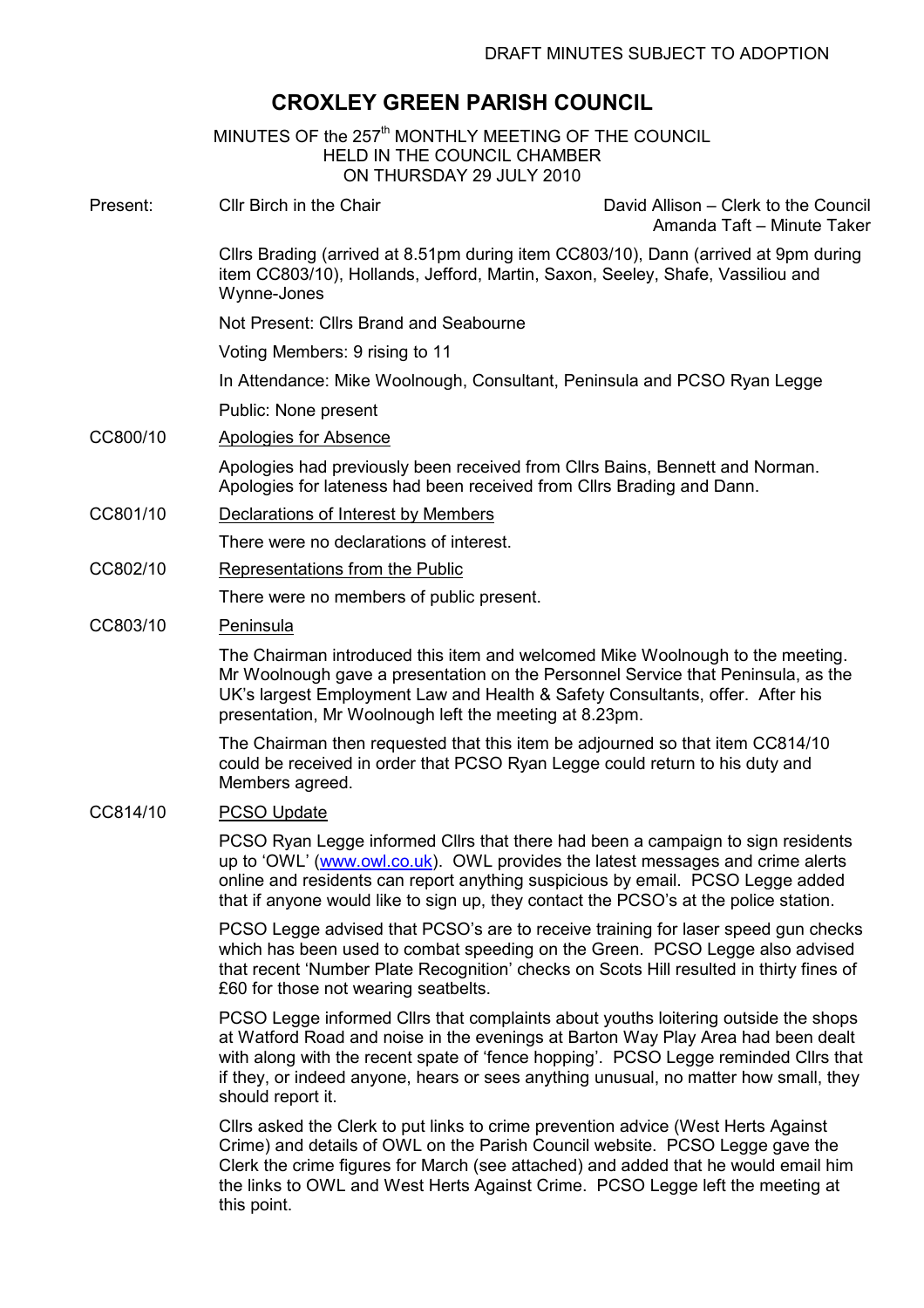### CC803/10 Peninsula

This matter was resumed at 8.40pm.

Cllrs spent a great deal of time debating whether or not this was a service that the Parish Council needed and whether it was a financially viable option. Members generally considered that advice of the type offered by Peninsula could be obtained via Three Rivers District Council (TRDC), NALC or Hertfordshire Association of Parish and Town Councils (HAPTC). The Clerk reminded Members that they as well as he, would be liable for any potential claims by staff members for any breach of Employment or Health & Safety legislation. Some Members considered that it was the Clerk's duty to make himself aware of current legislation even though Mike Woolnough had previously advised that changes to Employment Law are made at least twice per year. It was also generally considered that this was an unnecessary service for a Parish Council with 4 employees albeit the same policies and procedures apply to organisations irrespective of the number of employees.

### Resolved:

• that the Parish Council does not enter into a service contract with Peninsula.

# CC804/10 Minutes

Council Meeting held on Thursday 24 June 2010

### Resolved:

that the Minutes of the  $256<sup>th</sup>$  monthly meeting of the Council held on Thursday 24 June 2010 be approved and signed by the Chairman.

Extraordinary Meeting held on Thursday 8 July 2010

### Resolved:

- that the Minutes of the Extraordinary meeting of the Council held on Thursday 8 July 2010 be approved and signed by the Chairman.
- CC805/10 Matters Arising from the Council Meeting held on Thursday 24 June 2010

CC793/10 (Part 2). The Clerk was asked about the Part 2 session that had been withdrawn and he replied that the matter will be brought to Council at the appropriate time and it may possibly be placed on the September Agenda.

Matters Arising from the Extraordinary Meeting held on Thursday 8 July 2010

There were no matters arising.

- CC806/10 Committee Reports
- CC806.1/10 Environment and Amenity Committee held on Tuesday 1 June 2010

#### Resolved:

- that the Minutes of the Environment and Amenity Committee held on Tuesday 1 June 2010 be adopted as a report of the meeting.
- CC806.2/10 Any matters arising

There were no matters arising.

CC806.3/10 Planning and Development Committee held on Wednesday 2 June 2010

#### Resolved:

that the Minutes of the Planning and Development Committee held on Wednesday 2 June 2010 be adopted as a report of the meeting.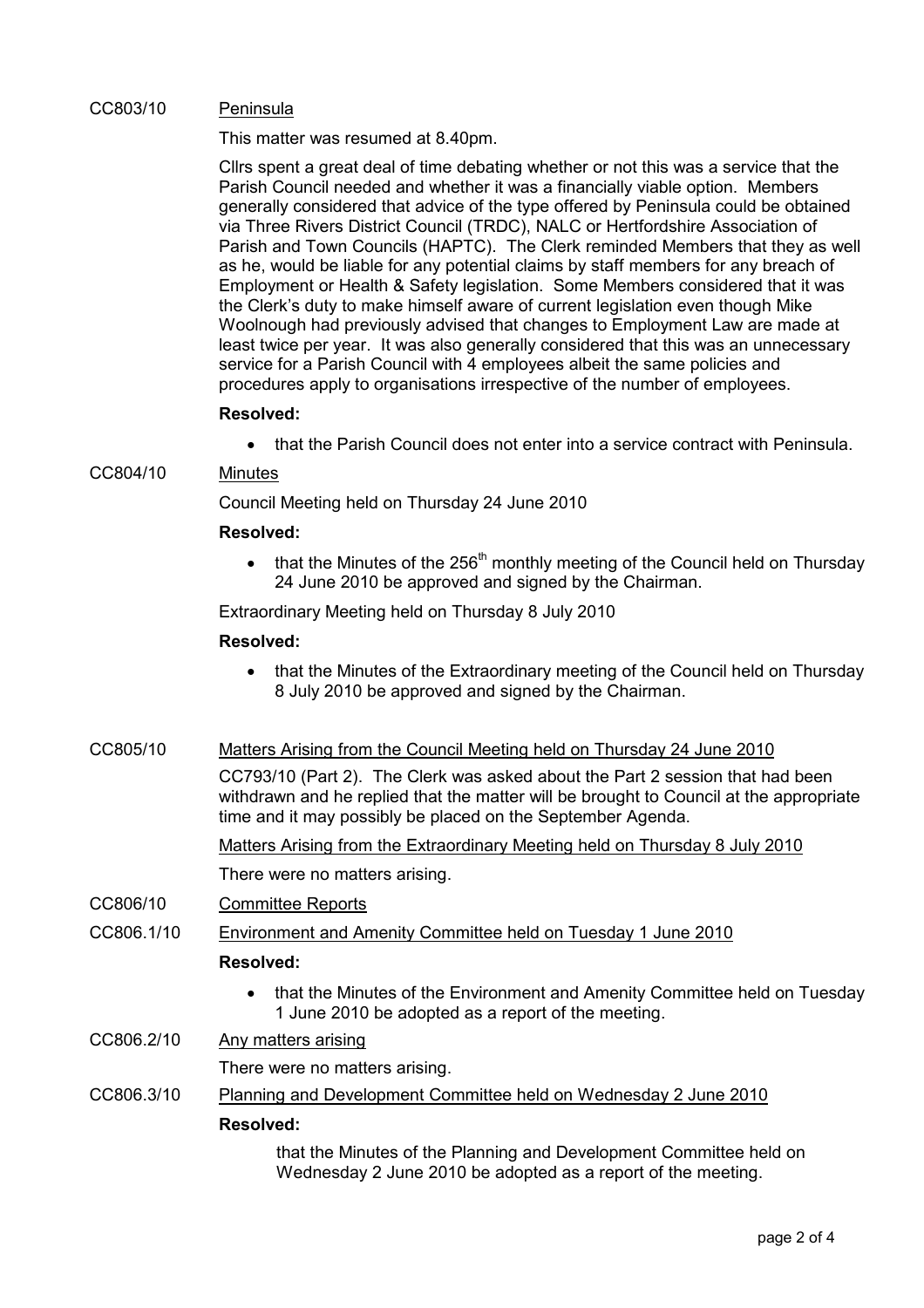Members noted that the Planning and Development meeting scheduled for 16 June 2010 was cancelled as there were no items to discuss.

CC806.4/10 Any matters arising

There were no matters arising.

CC806.5/10 Finance and Administration Committee held Thursday 10 June 2010

# Resolved:

• that the Minutes of the Finance and Administration Committee held on Thursday 10 June 2010 be adopted as a report of the meeting.

# CC806.6/10 Any matters arising

There were no matters arising.

### CC807/10 Annual Accounts for year ending 31 March 2010 – External Audit

The Chairman introduced this item and the Clerk advised Members that there were no matters which came to the attention of the External Auditors requiring a separate additional issues arising report. Cllrs congratulated the Clerk on a clean audit.

#### CC808/10 Parish Council's Internal Audit Review

The Chairman introduced this item and the Clerk advised that as per last year, the audit and audit plan worked well and there was no need for changes.

# Resolved:

• that the Audit Plan be accepted.

### CC809/10 Parish Council Risk Assessment Review

The Clerk advised that he has reviewed the Parish Council's Risk Assessment and that there were no significant changes. The Clerk referred Members to the previously circulated summary sheet and 40 page document.

#### Resolved:

• that the Risk Assessment be accepted.

### CC810/10 Draft Protocol between TRDC and Parish Councils

The Chairman introduced this item and referred Members to the Draft Three Rivers Parish Charter. The Clerk advised Members that the purpose of the draft Protocol is to formalise and improve ways of working between TRDC Officers and Parish Councils. The Clerk added that all five of the Parish Councils would be taking the document to their Council for comments before discussing again at the Joint Parish Council meeting.

#### Resolved:

• Cllrs were satisfied with the Draft Protocol and had no comments.

# CC811/10 Councillor Absence from Meetings

The Clerk advised Members that Standing Order 23(a) states 'If a Member fails throughout a period of six consecutive months from the date of his last appearance to attend any meeting of the Council, he will cease to be a Member of the Council, unless the failure is due to some reason approved by the Council before the expiry of the six month period'. The Clerk added that Cllr Brand last attended a meeting on 25 March 2010 and advised that it was his duty to report to Council the 5<sup>th</sup> month of absence however, in this instance, the  $5<sup>th</sup>$  month would be August when there is no meeting of Council. The Clerk further added that if Cllr Brand did not attend the September 2010 Council meeting, he would automatically be disqualified.